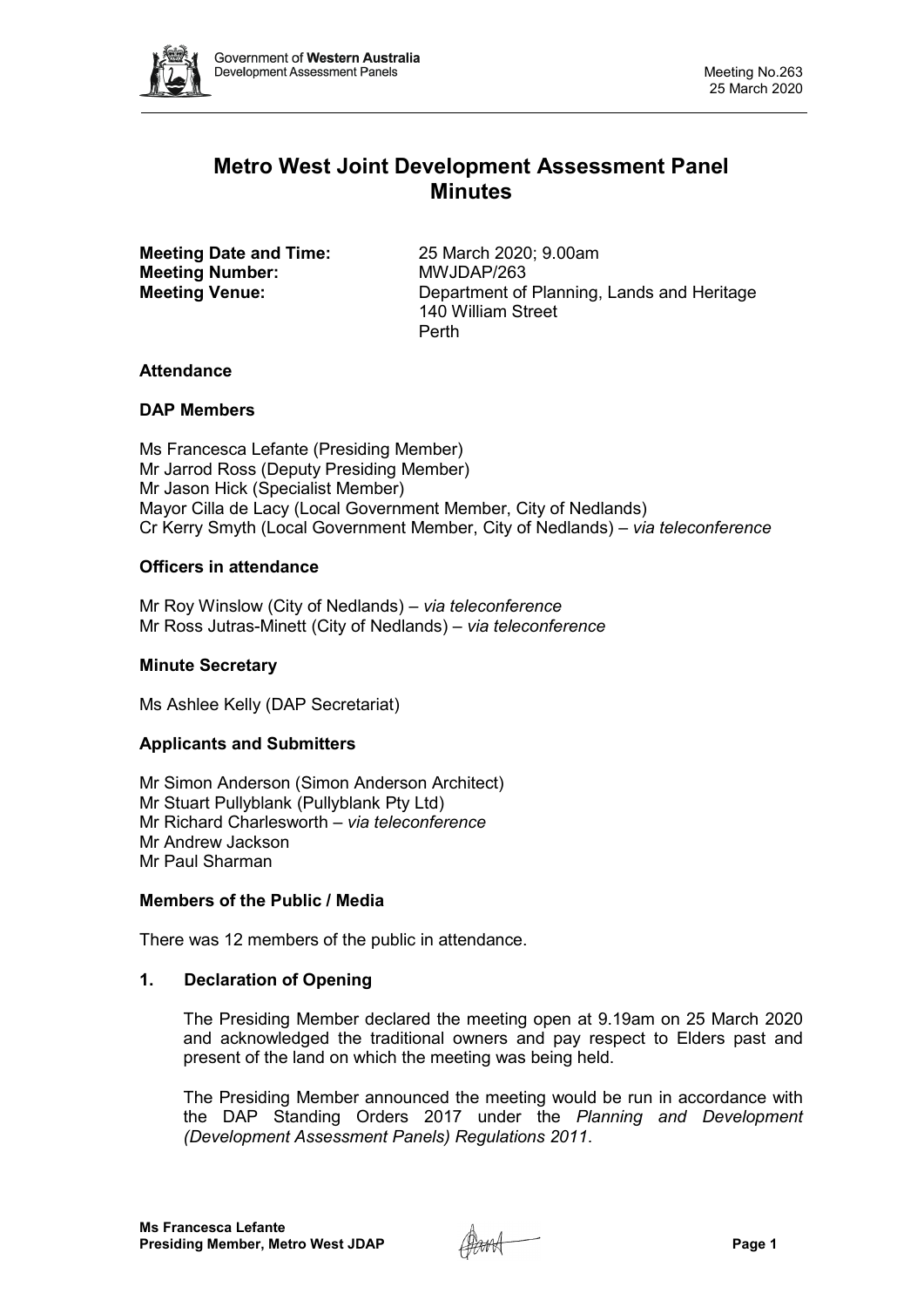

The Presiding Member advised that in accordance with Section 5.16 of the DAP Standing Orders 2017 which states *'A person must not use any electronic, visual or audio recording device or instrument to record the proceedings of the DAP meeting unless the Presiding Member has given permission to do so.',* the meeting would not be recorded.

# **2. Apologies**

Nil

# **3. Members on Leave of Absence**

Nil

# **4. Noting of Minutes**

DAP members noted that signed minutes of previous meetings are available on the [DAP website.](https://www.dplh.wa.gov.au/about/development-assessment-panels/daps-agendas-and-minutes)

# **5. Declaration of Due Consideration**

All members declared that they had duly considered the documents.

#### **6. Disclosure of Interests**

Nil

# **7. Deputations and Presentations**

- **7.1** Mr Andrew Jackson addressed the DAP against the application at Item 8.1 and responded to questions from the panel.
- **7.2** Mr Paul Sharman addressed the DAP against the application at Item 8.1 and responded to questions from the panel.
- **7.3** Mr Simon Anderson (Simon Anderson Architect) addressed the DAP in support of the application at Item 8.1 and responded to questions from the panel.
- **7.4** Mr Stuart Pullyblank (Pullyblank Pty Ltd) addressed the DAP in support of the application at Item 8.1 and responded to questions from the panel.
- **7.5** Mr Richard Charlesworth addressed the DAP in support of the application at Item 8.1 and responded to questions from the panel.
- **7.6** The City of Nedlands Officers responded to questions from the panel in relation to Item 8.1.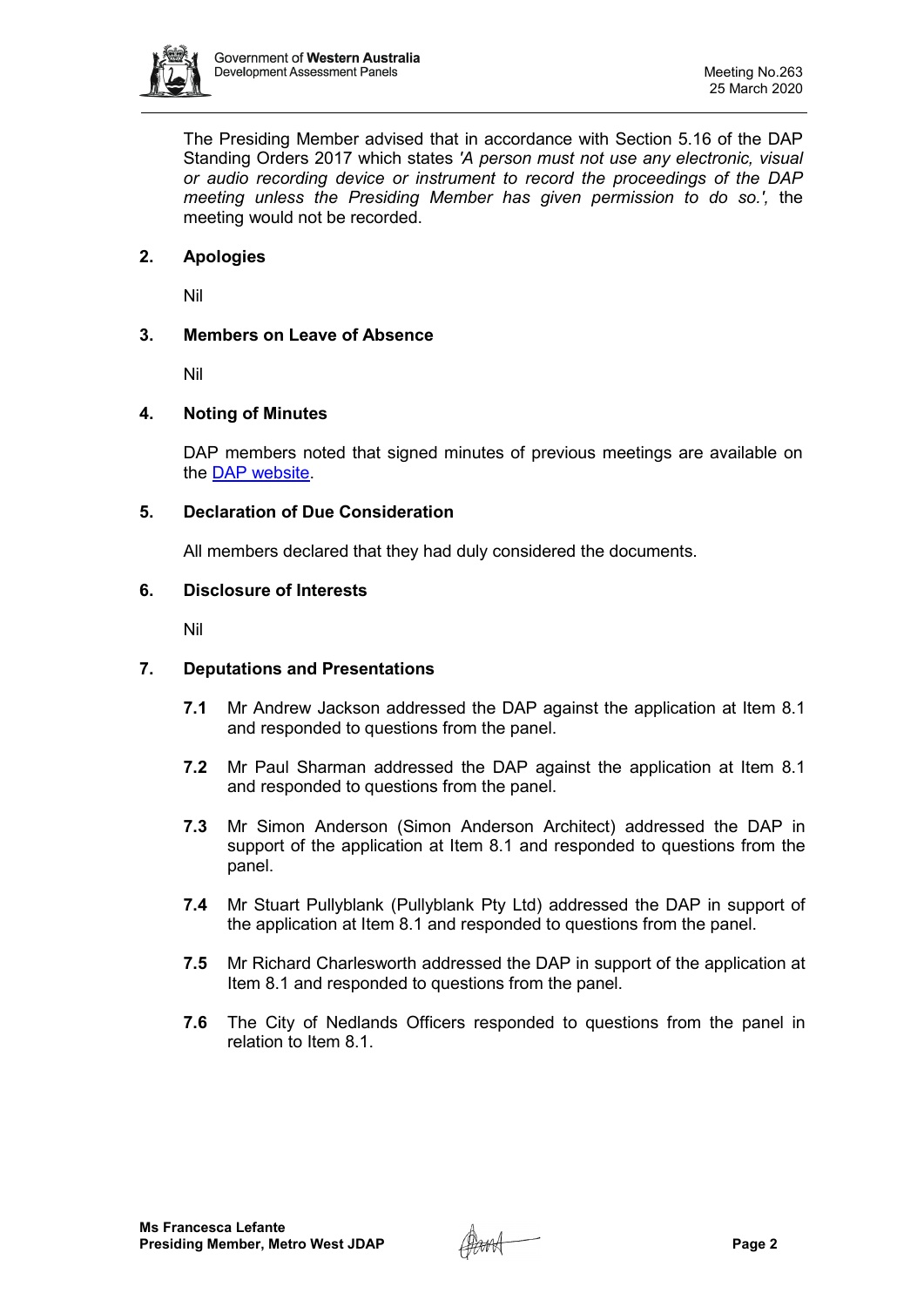

# **PROCEDURAL MOTION**

**Moved by:** Mr Jason Hick **Seconded by:** Mayor Cilla de Lacy

That the meeting be adjourned for a period of 5 minutes to allow members a comfort break.

### **The Procedural Motion was put and CARRIED UNANIMOUSLY.**

*The meeting was adjourned at 11.20am The meeting was reconvened at 11.31am*

# **8. Form 1 – Responsible Authority Reports – DAP Application**

**8.1** Property Location: Lot 239 (24) Carrington Street, Nedlands Development Description: Ten (10) Multiple Dwellings Applicant: Richard Ian Charlesworth Owner: Camerical Richard Ian Charlesworth<br>
Responsible Authority: City of Nedlands Responsible Authority: DAP File No: DAP/19/01706

#### **REPORT RECOMMENDATION**

**Moved by:** Mayor Cilla de Lacy **Seconded by:** Mr Jarrod Ross

That the Metro West Joint Development Panel resolves to:

1. **Approve** DAP Application reference DAP/19/01706 and accompanying plans (Plans SK0, SK0.5 and SK01-SK36 inclusive dated 28 February 2020) in accordance with Clause 68 of Schedule 2 (Deemed Provisions) of the Planning and Development (Local Planning Schemes) Regulations 2015, and the provisions of the City of Nedlands Local Planning Scheme No.3, subject to the following conditions:

# **Conditions**

- 1. This decision constitutes planning approval only and is valid for a period of two (2) years from the date of approval. If the subject development is not substantially commenced within the two (2) year period, the approval shall lapse and be of no further effect.
- 2. The development shall at all times comply with the application and the approved plans, subject to any modifications required as a consequence of any condition(s) of this approval.
- 3. Prior to occupation of the development the finish of the parapet / retaining walls is to be finished externally to the same standard as the rest of the development or in:
	- face brick:
	- **painted render:**
	- painted brickwork; or
	- other clean material as specified on the approved plans and maintained thereafter to the satisfaction of the City of Nedlands.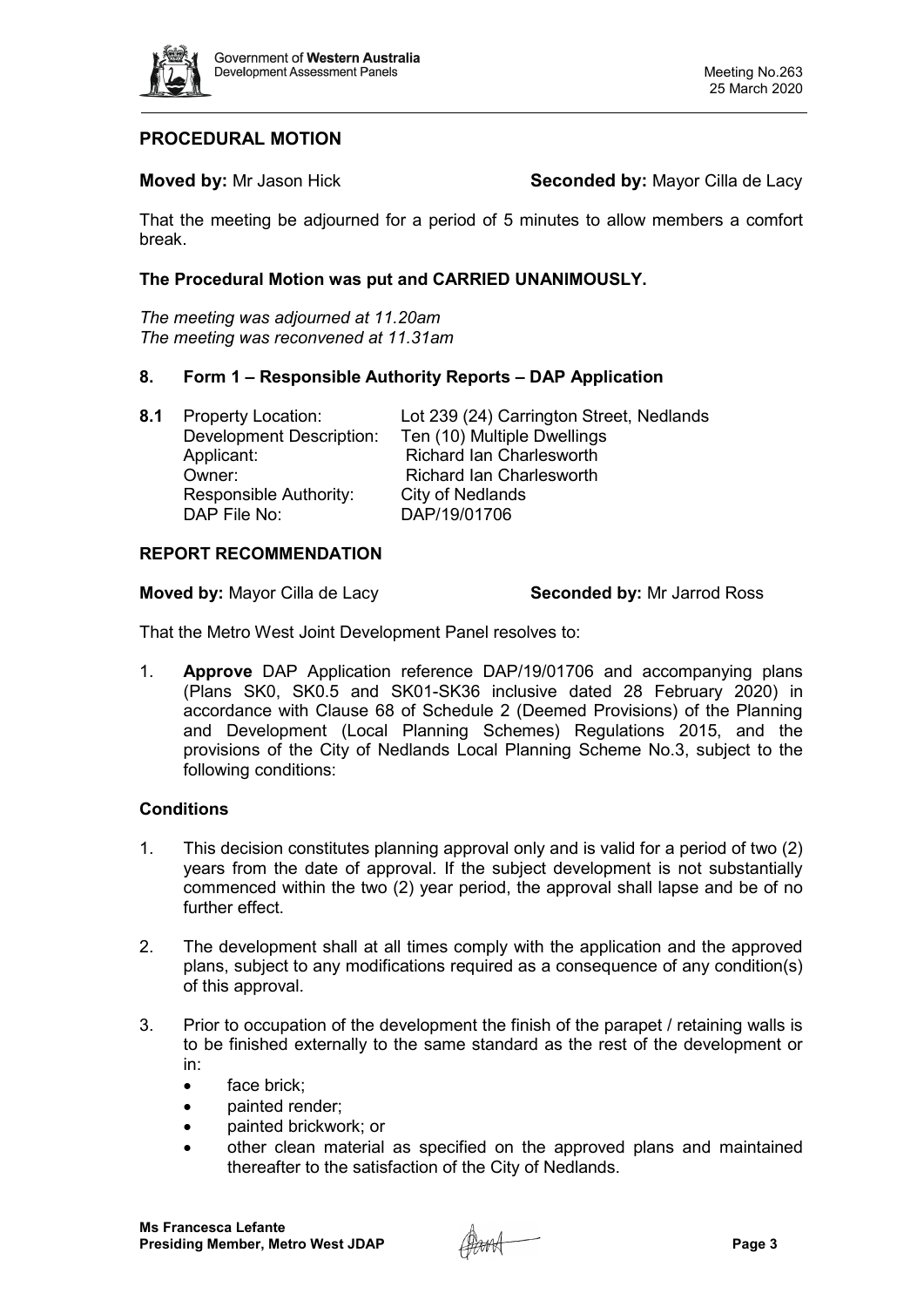

- 4. All stormwater generated on site is to be retained on site. An onsite storage/infiltration system is to be provided within the site for at least 1 in 20-year storms event. No stormwater will be permitted to enter the City of Nedlands's stormwater drainage system unless otherwise approved.
- 5. Prior to the issue of a building permit, the applicant shall submit a schedule of materials, colours, finishes and textures for the development to the satisfaction of the City of Nedlands.
- 6. Prior to occupation of the development, each dwelling unit shall be provided with mechanical clothes driers or alternatively shall have an adequate area provided for drying clothes. Any drying area shall be screened from view from any adjacent public place, to the satisfaction of the City of Nedlands.
- 7. The development, hereby approved, shall at Building Permit stage demonstrate a minimum NATHERS rating of 6.5 stars, or one significant energy efficiency initiative described in State Planning Policy 7.3 – Residential Design Codes Volume 2 - Apartments to the satisfaction of the City of Nedlands.
- 8. Prior to occupation of the development, all external fixtures including, but not limited to TV and radio antennae, satellite dishes, plumbing vents and pipes, solar panels, air conditioners, hot water systems and utilities shall be integrated into the design of the building and not be visible from the primary street, secondary street to the satisfaction of the City of Nedlands.
- 9. Prior to occupation of the development, all air-conditioning plant, satellite dishes, antennae and any other plant and equipment to the roof of the building shall be located or screened so as not to be highly visible from beyond the boundaries of the development site to the satisfaction of the City of Nedlands.
- 10. At Building Permit Stage, a minimum of two (2) dwellings, shown on the hereby approved development plans shall meet 'Silver Level' requirements as defined in the Liveable Housing Design Guidelines.
- 11. Prior to the issue of a Building Permit, a detailed landscaping plan of every floor of the development shall be submitted to and approved by the City of Nedlands and such landscaping is to be installed and maintained in accordance with that plan, or any modifications approved thereto, for the lifetime of the development thereafter, to the satisfaction of the City of Nedlands.
- 12. A Landscaping Management Plan (Boston Ivy) is to be prepared and implemented at all times to the satisfaction of the City of Nedlands as part of the landscaping plan required at Condition 11. This Plan is to provide for the successful growth and management of the Boston Ivy 'green wall' to the Carrington Street and Dalkeith Road facades and will include, but not be limited to, contingencies for replacement of dead and diseased areas of ivy.
- 13. Prior to the issue of a Building Permit, an arborist report and tree retention plan shall be submitted to the City of Nedlands, demonstrating that the construction and built development will not adversely affect the health of the trees to be retained on site, to the Satisfaction of the City of Nedlands.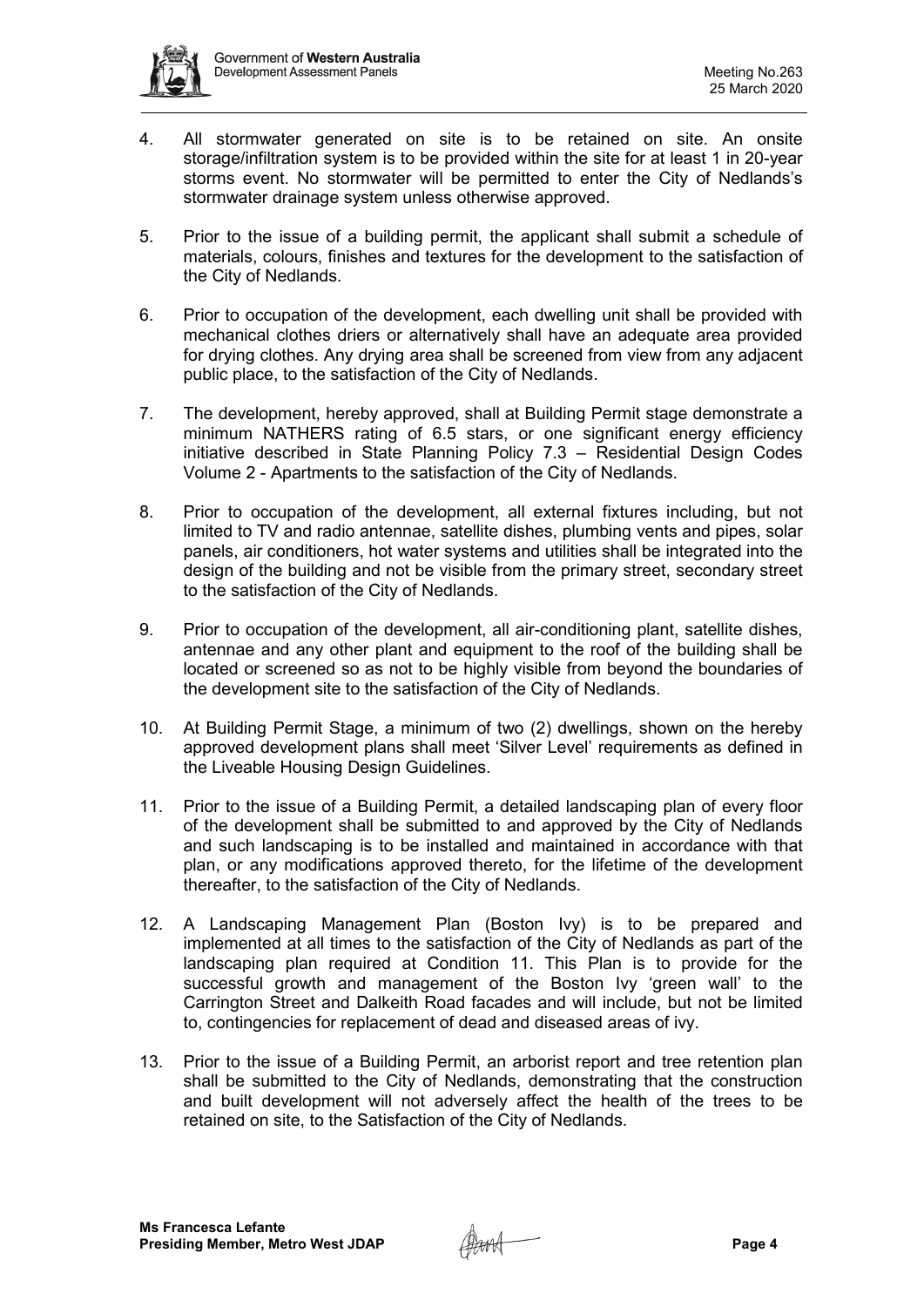

- 14. Prior to the commencement of physical works, a tree protection zone (TPZ) in accordance with AS 4970-2009, is to be established and maintained around each existing tree shown for retention, outlined in red on the approved plans for the duration of the development to the satisfaction of the City of Nedlands. The following restrictions and conditions apply to the TPZ:
	- install protective fencing to prevent any damage to the trees in general accordance with Section 4.3 of AS4970-2009;
	- provide signage identifying the 'Tree Protection Zone' on exclusion fencing;
	- no materials are to be stored within the TPZ;
	- no vehicles or machines are to be driven or parking within the TPZ;
	- ensure trees are protected from harm during works on site; and
	- no tree roots within the TPZ are to be cut or damaged.

A qualified arborist must approve any modification to a TPZ.

- 15. A Demolition and Construction Management Plan addressing the control of; vibration, dust, noise, waste, sand, sediment, temporary fencing, hoardings, gantries, site access / egress, site deliveries, heavy construction machinery and traffic control shall be provided to the City of Nedlands with or before the demolition permit and building permit approval applications are submitted.
- 16. Prior to the issuing of a building permit the landowner is to demonstrate compliance with the recommendations within the acoustic report completed by Herring Storer dated 21 November 2019 to the City's satisfaction. Where detailed acoustic assessment is recommended to achieve compliance with the requirements of the Environmental Protection (Noise) Regulations 1997 this is to be undertaken.
- 17. Prior to the issue of a building permit, a noise management plan is to be submitted detailing measures that will be undertaken to ensure noise levels are kept within levels prescribed in the Environmental Protection (Noise) Regulations 1997. The plan is to be prepared by a suitably qualified consultant and is to include:
	- sound proofing measures used in the design and construction of the development;
	- predictions of noise levels;
	- control measures to be undertaken (including monitoring procedures); and
	- a complaint response procedure.

All sound attenuation measures, identified by the plan or as additionally required by the City, are to be implemented prior to occupancy of the development or as otherwise required by the City and the requirements of the plan are to be observed at all times.

- 18. The waste management plan dated 3 March 2020 forms part of this development approval and shall be complied with at all times to the satisfaction of the City of Nedlands.
- 19. The responsible entity (strata/corporate body) shall be liable for all bin replacement costs and/or repair costs relating to damage caused as a result of the bin compaction process.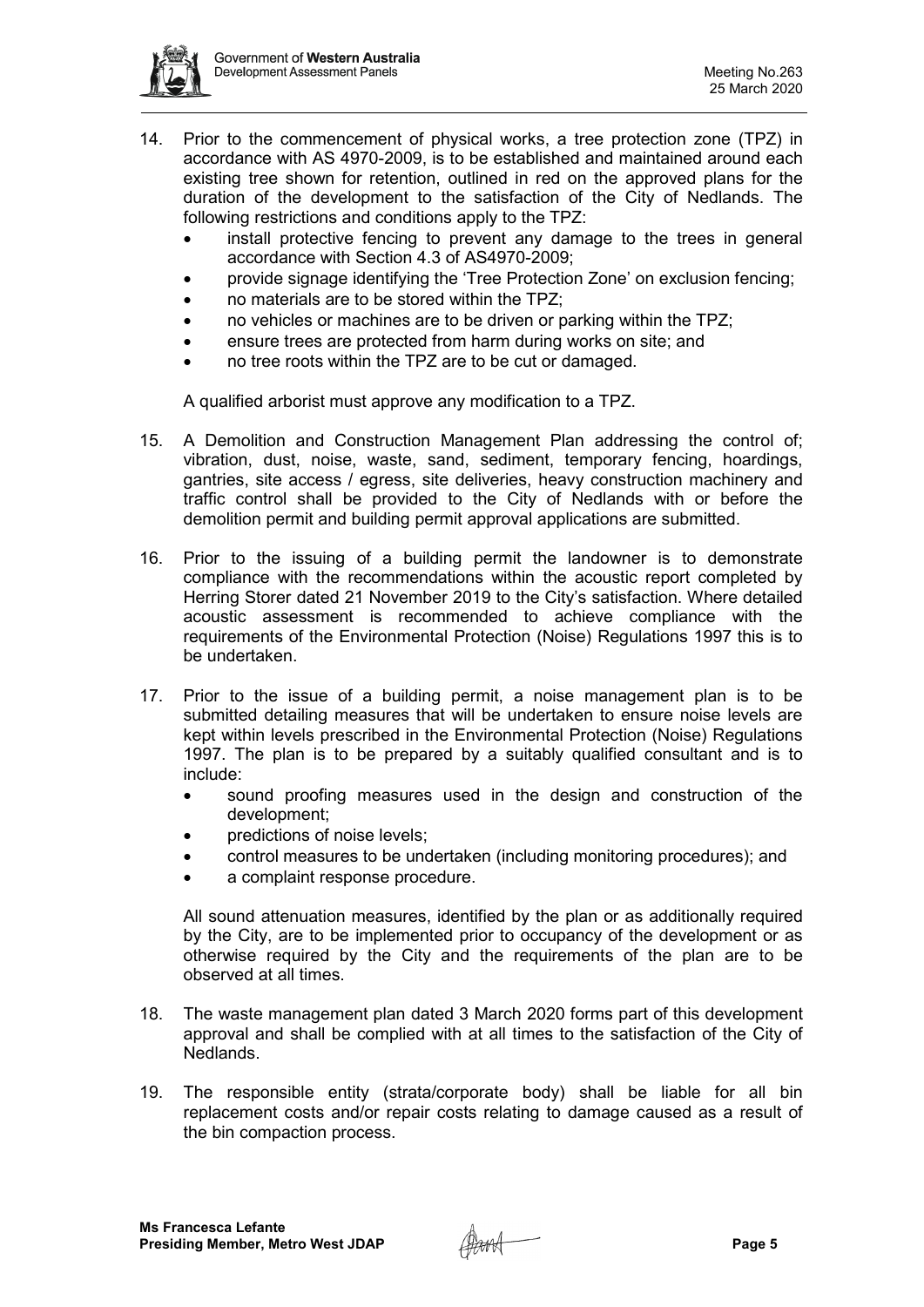

- 20. The applicant shall arrange a suitably qualified consultant to prepare a lighting plan which demonstrates that the proposed development will not cause adverse amenity impacts on the surrounding locality and comply with the relevant Australian Standard:
	- a) a full site plan indicating the proposed siting of lighting columns including details of their proposed height;
	- b) times of operation;
	- c) a Management Plan to detail the methods that will be employed to mitigate the impacts of light penetration and glare to the occupiers of adjacent property, including the use of an automatic timing device;
	- d) details of orientation and hooding and/or other measures to minimise their impact in the interests of pedestrian and/or vehicular safety and amenity; and
	- e) details where the proposed floodlighting is sited in close proximity to residential property, the spread of lighting from the lighting installation must be restricted in accordance with the relevant Australian Standard.
- 21. Walls / fences parallel to the vehicle access driveway are to be reduced in height to a maximum of 0.75m above driveway level within 1.5m of the street boundary to ensure appropriate sight lines for exiting vehicles, to the satisfaction of the City of Nedlands.
- 22. The visitor parking bays are to be clearly marked, directional signposted and made available to visitors at all times through use of an intercom system or similar, to the satisfaction of the City of Nedlands.
- 23. Prior to issue of a Building Permit, the external windows to Units A3 Bed 1, A6 Bed 3 and A9 Bed 3 to be modified to provide a minimum of 10% of the room's floor area in glazing, to the satisfaction of the City of Nedlands.
- 24. Prior to issues of a Building Permit, the storerooms are to be redesigned to ensure compliance with Element 4.6 of the Residential Design Codes Volume 2 – Apartments, to the satisfaction of the City of Nedlands.

# Advice Notes

- 1. In relation to Condition 10, the development is to satisfy A4.9.1(a) of Element 4.9 – Universal Design.
- 2. In relation to Condition 15, the applicant is advised that the Construction Management Plan is to address but is not limited to the following matters:
	- a) hours of construction;
	- b) traffic management;
	- c) parking management;
	- d) access management;
	- e) management of loading and unloading of vehicles;
	- f) heavy vehicle access;
	- g) dust management;
	- h) waste management (where applicable);
	- i) protection of infrastructure and street trees within the road reserve;
	- j) the need for a dilapidation report of adjoining properties;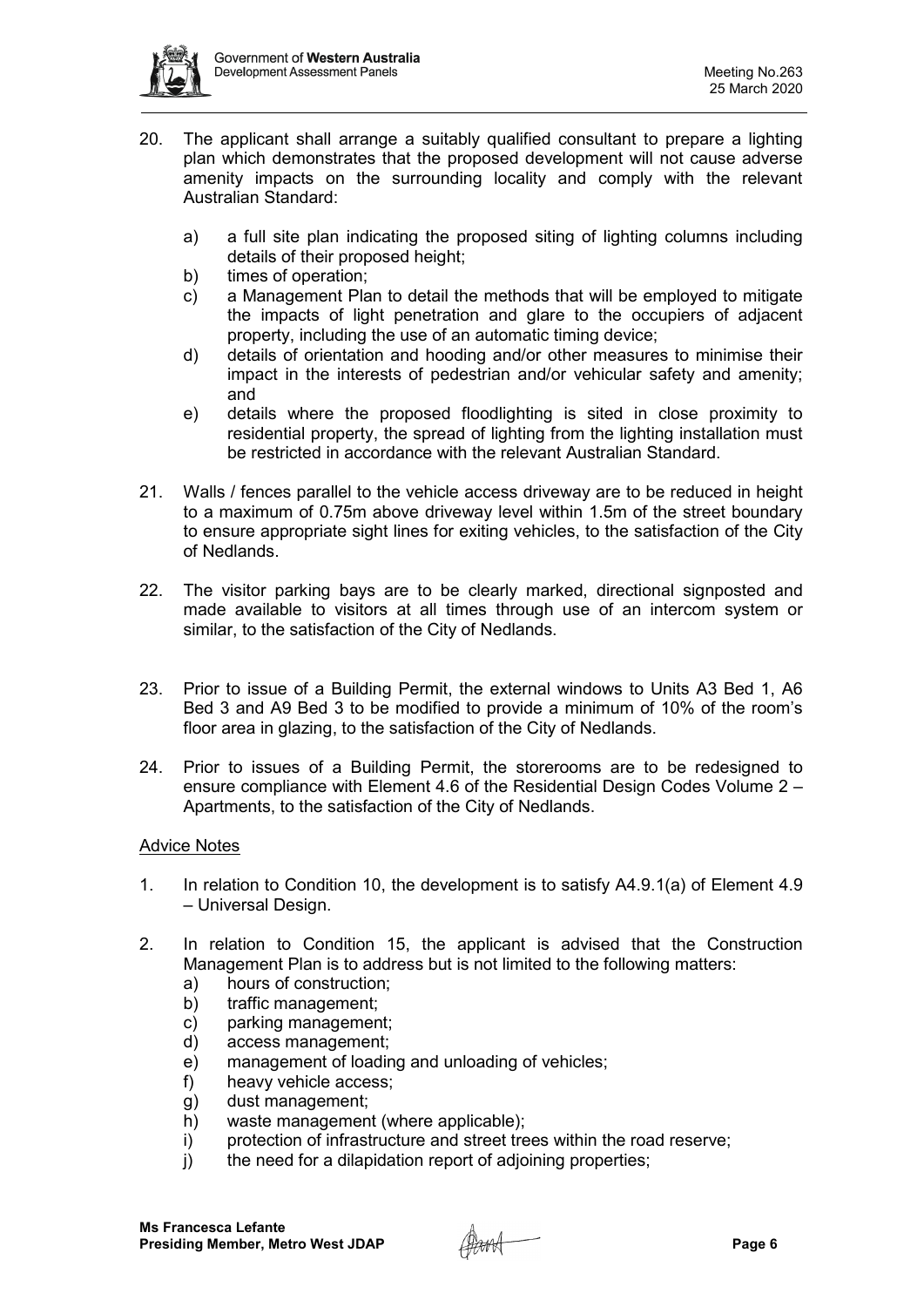

- k) if required, details of and reasons for construction work on the construction site that is likely to be carried out other than between 7.00 am and 7.00 pm on any day which is not a Sunday or public holiday;
- I) if required, details of and duration of activities on the construction site likely to result in noise emissions that fail to comply with the standard prescribed under regulation 7 of the Environmental Protection (Noise) Regulations 1997;
- m) predictions of noise emission on the construction site;
- n) use of City car parking bays for construction related activities;
- o) protection of infrastructure and street trees within the road reserve;
- p) security fencing around construction sites;
- q) gantries;
- r) dewatering management plan;
- s) contact details;
- t) site offices;
- u) details of measures to be implemented to control noise (including vibration) emissions;
- v) complaint response procedure to be adopted;
- w) details of how dust will be suppressed (e.g. by use of water tanker, independently powered water pumps, high volume hoses) or whether an approval from the water corporation for hydrant standpipe has been granted;
- x) details of how dust and sand drift will be controlled in the event that the landscape remains bare for any period of time after demolition (consideration of more permanent dust suppression or sand drift measures such as hydromulching); and
- y) any other relevant matters.
- 3. The applicant is advised to consult with the City's Building Services before lodging the Building Permit.
- 4. The applicant is advised that regarding Condition 19, the responsible entity (landowner) is responsible for the maintenance of the common property (including roads) within the development.
- 5. In relation to Condition 20 the applicant is advised that:
	- a) a Suitably qualified lighting consultant is to be a Member of the illuminating Engineering Society of Australia and New Zealand;
	- b) the Relevant Australian Standard is Australian Standard AS.4282 Control of the Obtrusive Effects of Outdoor Lighting; and
	- c) certification by a suitably qualified lighting consultant shall demonstrate that the development is in compliance with the relevant Australian Standard. On completion of the installation, the consultant is to confirm that the lighting conforms to the relevant Australian Standard and if not, remedial measures are to be undertaken to rectify the situation and bring about compliance with the relevant Australian Standard. The requirement for confirmation certification on completion of the installation is to be included as a condition on all planning approvals granted by the City.
- 6. Prior to the commencement of any demolition works, any Asbestos Containing Material (ACM) in the structure to be demolished, shall be identified, safely removed and conveyed to an appropriate landfill which accepts ACM.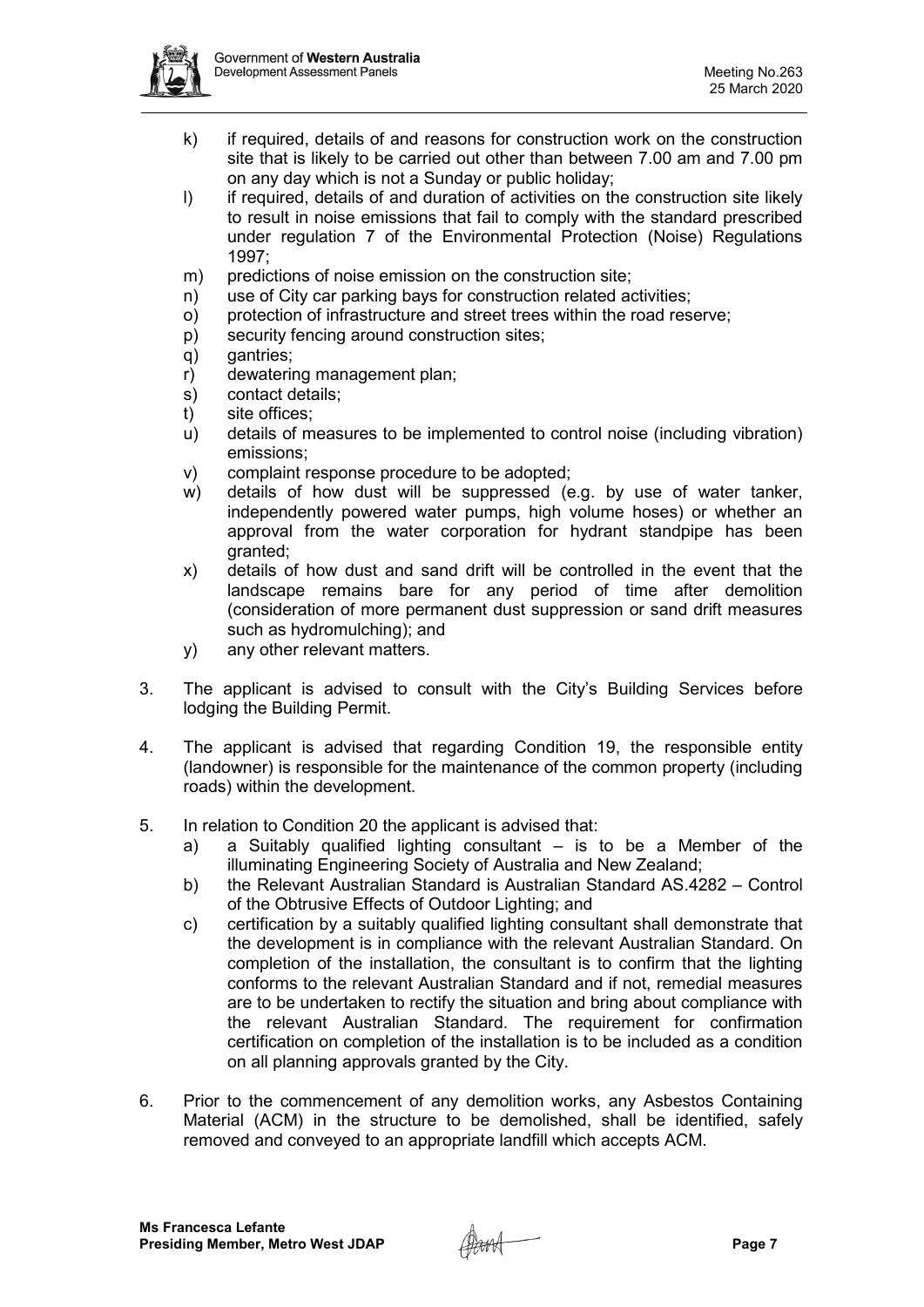

- 7. Removal and disposal of ACM shall be in accordance with Health (Asbestos) Regulations 1992, Regulations 5.43 - 5.53 of the Occupational Safety and Health Regulations 1996, Code of Practice for the Safe Removal of Asbestos 2nd Edition, Code of Practice for the Management and Control of Asbestos in a Workplace, and any Department of Commerce Worksafe requirements.
- 8. Where there is over 10m2 of ACM or any amount of friable ACM to be removed, it shall be removed by a Worksafe licensed and trained individual or business.
- 9. The applicant is advised that the maximum number of 240L bins allowed on the verge for collection is 8 in total (which includes 3x240L City of Nedlands weekly waste bins and 5x City of Nedlands fortnightly recycling bins).
- 10. Any internal bins used by each unit shall be purchased and maintained by the developer by private arrangement.
- 11. All downpipes from guttering shall be connected so as to discharge into drains, which shall empty into a soak-well; and each soak-well shall be located at least 1.8m from any building, and at least 1.8m from the boundary of the block. Soakwells of adequate capacity to contain runoff from a 20-year recurrent storm event. Soak-wells shall be a minimum capacity of 1.0m3 for every 80m2 of calculated surface area of the development.
- 12. A sewage treatment and effluent disposal system or greywater reuse or treatment system shall not be installed unless an Approval to Construct or Install an Apparatus for the Treatment of Sewage has been issued by the City beforehand.
- 13. All internal water closets and ensuites without fixed or permanent window access to outside air or which open onto a hall, passage, hobby or staircase, shall be serviced by a mechanical ventilation exhaust system which is ducted to outside air, with a minimum rate of air change equal to or greater than 25 litres / second.
- 14. The applicant is advised that laundry facilities are to be provided in accordance with the Building Code of Australia, and adequately ventilated to reduce condensation, in accordance with AS1668.2 The use of mechanical ventilation and Air-conditioning in buildings.
- 15. The applicant is advised that developers are responsible for providing telecommunications infrastructure in their developments. To provide this infrastructure, they need to contract a carrier to install telecommunications infrastructure in their new development. If you choose National Broadband Network (NBN) to service your development, you will need to enter into a developer agreement with NBN. The first step is to register the development via [http://www.NBNco.com.au/develop-orplanwiththeNBN/newdevelopments.html,](http://www.nbnco.com.au/develop-orplanwiththeNBN/newdevelopments.html) once registered NBN will be in contact to discuss the specific requirements for the development. NBN requires you to apply at least six months before the required service date. All telecommunications infrastructure should be built to NBN<br>quidelines found at http://www.NBNco.com.au/develop-or-planat [http://www.NBNco.com.au/develop-or-plan](http://www.nbnco.com.au/develop-or-plan-withtheNBN/newdevelopments/builders-designers.html)[withtheNBN/newdevelopments/builders-designers.html.](http://www.nbnco.com.au/develop-or-plan-withtheNBN/newdevelopments/builders-designers.html)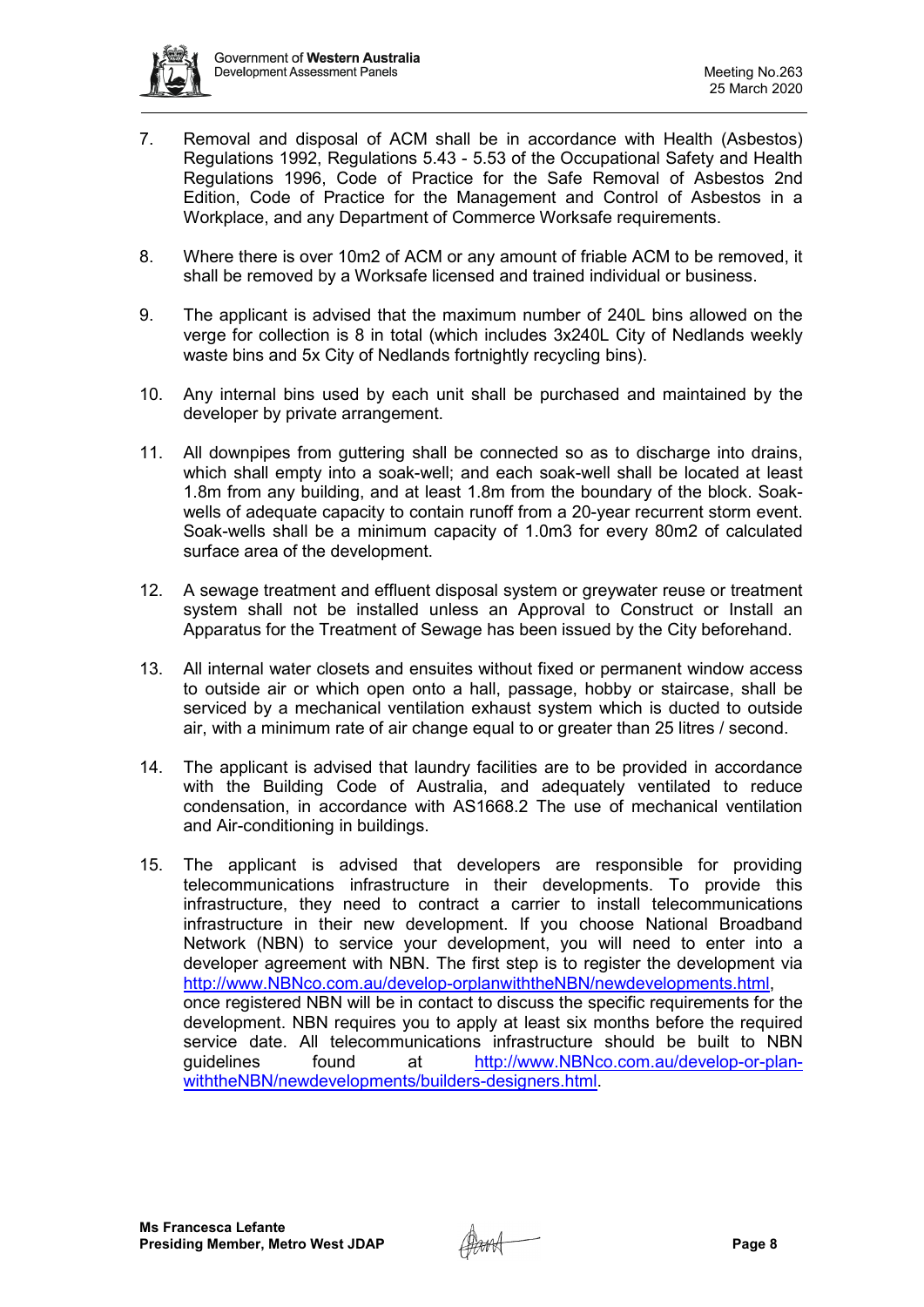

- 16. The applicant is advised to consult the City's Acoustic Advisory Information in relation to locating any mechanical equipment (e.g. air-conditioner, swimming pool or spa) such that noise, vibration impacts on neighbours are mitigated. The City does not recommend installing any equipment near a property boundary where it is likely that noise will intrude upon neighbours. Prior to selecting a location for an air-conditioner, the applicant the applicant is advised to consult the online fairair noise calculator at [www.fairair.com.au](http://www.fairair.com.au/) and use this as a guide to prevent noise affecting neighbouring properties.
- 17. As the proposal consists of more than 3 dwellings the applicant is advised that the City's Health Local Laws 2017 require an enclosure for the storage and cleaning of waste receptacles to be provided on the premises, per the following requirements:
	- a) sufficient in size to accommodate all receptacles used on the premises;
	- b) constructed of brick, concrete, corrugated compressed fibre cement sheet or other material of suitable thickness approved by the City;
	- c) walls not less than 1.8m in height and access of not less than 1.0 metre in width fitted with a self-closing gate;
	- d) smooth and impervious floor not less than 75mm thick and evenly graded to an approved liquid refuse disposal system;
	- e) easily accessible to allow for the removal of the receptacles;
	- f) provided with a ramp into the enclosure having a gradient of no steeper than 1:8 unless otherwise approved by the City;
	- g) provided with a tap connected to an adequate supply of water;
	- h) adequately ventilated, such that they do not create a nuisance to residences (odour); and
	- i) the location of all exhaust systems, ductwork and any other mechanical service is not to be such that it will cause a nuisance for residents.
- 18. The applicant is advised that all works within the adjacent thoroughfare, i.e. road, kerbs, footpath, verge, crossover or right of way, also require a separate approval from the City of Nedlands prior to construction commencing.
- 19. The applicant is advised that a new crossover or modification to an existing crossover will require a separate approval from the City of Nedlands prior to construction commencing.
- 20. The applicant is advised that the contractor/developer shall protect the City's street trees from any damage that may be caused by the scope of works covered by this contract for the duration of the contract. All work carried out under this contract is to comply with the City's policies, guidelines and Australian Standards relating to the protection of trees on or adjacent to development sites (AS 4870- 2009).
- 21. The applicant is advised that all street tree assets in the nature-strip (verge) shall not be removed. Any approved street tree removals shall be undertaken by the City of Nedlands and paid for by the owner of the property where the development is proposed, unless otherwise approved by the City of Nedlands.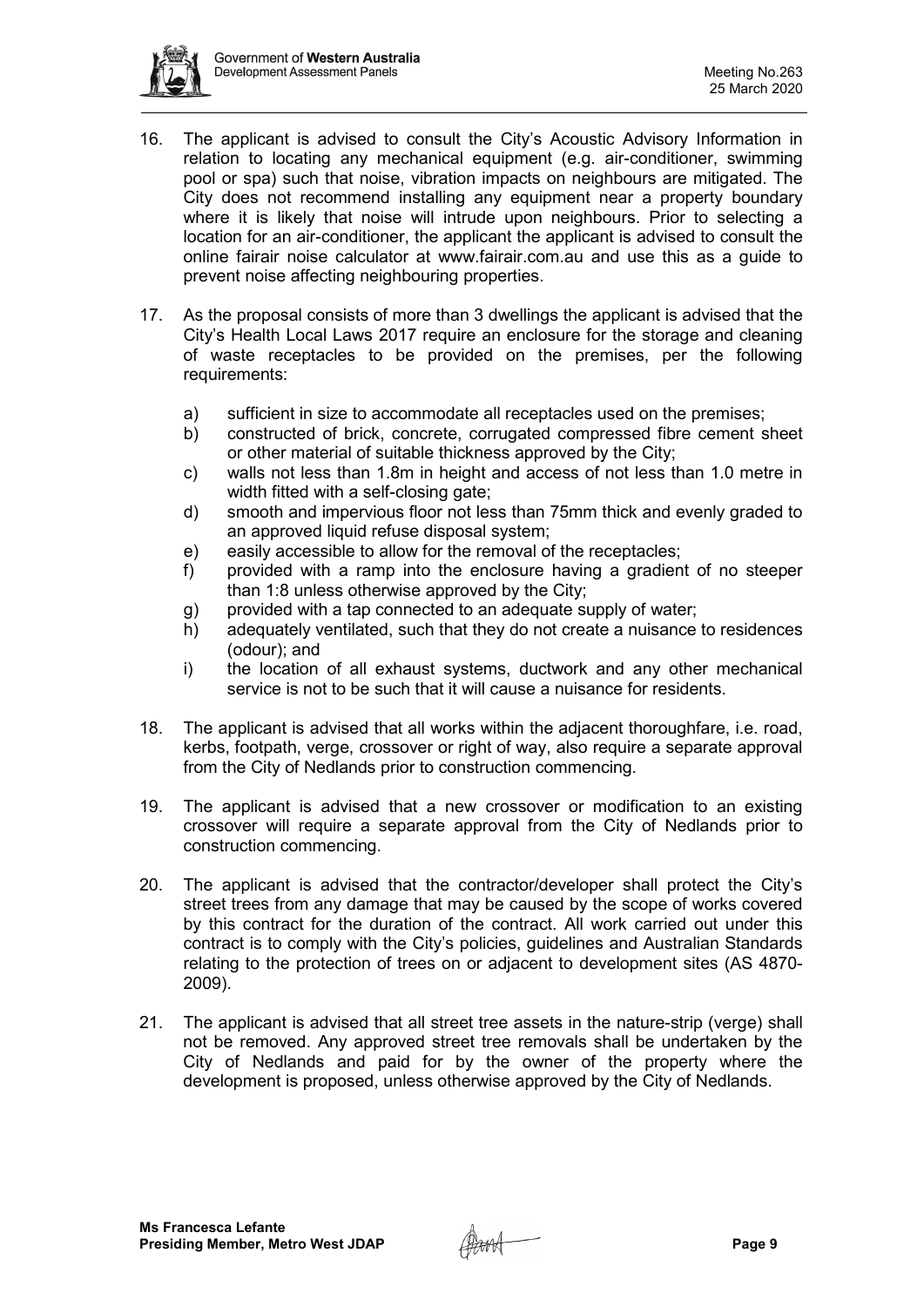

# **AMENDING MOTION**

**Moved by:** Mayor Cilla de Lacy **Seconded by:** Mr Jarrod Ross

That Condition 23 be amended to read as follows:

Prior to issue of a Building Permit, the external windows to Units A3 Bed 1, A6 Bed 3 and A9 Bed 3 to be modified **with consideration given to a second east facing openable highlight window to improve cross ventilation** to provide a minimum of 10% of the room's floor area in glazing, to the satisfaction of the City of Nedlands.

# **The Amending Motion was put and CARRIED UNANIMOUSLY.**

**REASON:** To provide options for these units to meet the requirements for light into bedroom and to facilitate cross ventilation to create a Western Easterly breeze.

#### **REPORT RECOMMENDATION (AS AMENDED)**

That the Metro West Joint Development Panel resolves to:

1. **Approve** DAP Application reference DAP/19/01706 and accompanying plans (Plans SK0, SK0.5 and SK01-SK36 inclusive dated 28 February 2020) in accordance with Clause 68 of Schedule 2 (Deemed Provisions) of the Planning and Development (Local Planning Schemes) Regulations 2015, and the provisions of the City of Nedlands Local Planning Scheme No.3, subject to the following conditions:

#### **Conditions**

- 1. This decision constitutes planning approval only and is valid for a period of two (2) years from the date of approval. If the subject development is not substantially commenced within the two (2) year period, the approval shall lapse and be of no further effect.
- 2. The development shall at all times comply with the application and the approved plans, subject to any modifications required as a consequence of any condition(s) of this approval.
- 3. Prior to occupation of the development the finish of the parapet / retaining walls is to be finished externally to the same standard as the rest of the development or in:
	- face brick:
	- painted render;
	- painted brickwork; or
	- other clean material as specified on the approved plans and maintained thereafter to the satisfaction of the City of Nedlands.
- 4. All stormwater generated on site is to be retained on site. An onsite storage/infiltration system is to be provided within the site for at least 1 in 20-year storms event. No stormwater will be permitted to enter the City of Nedlands's stormwater drainage system unless otherwise approved.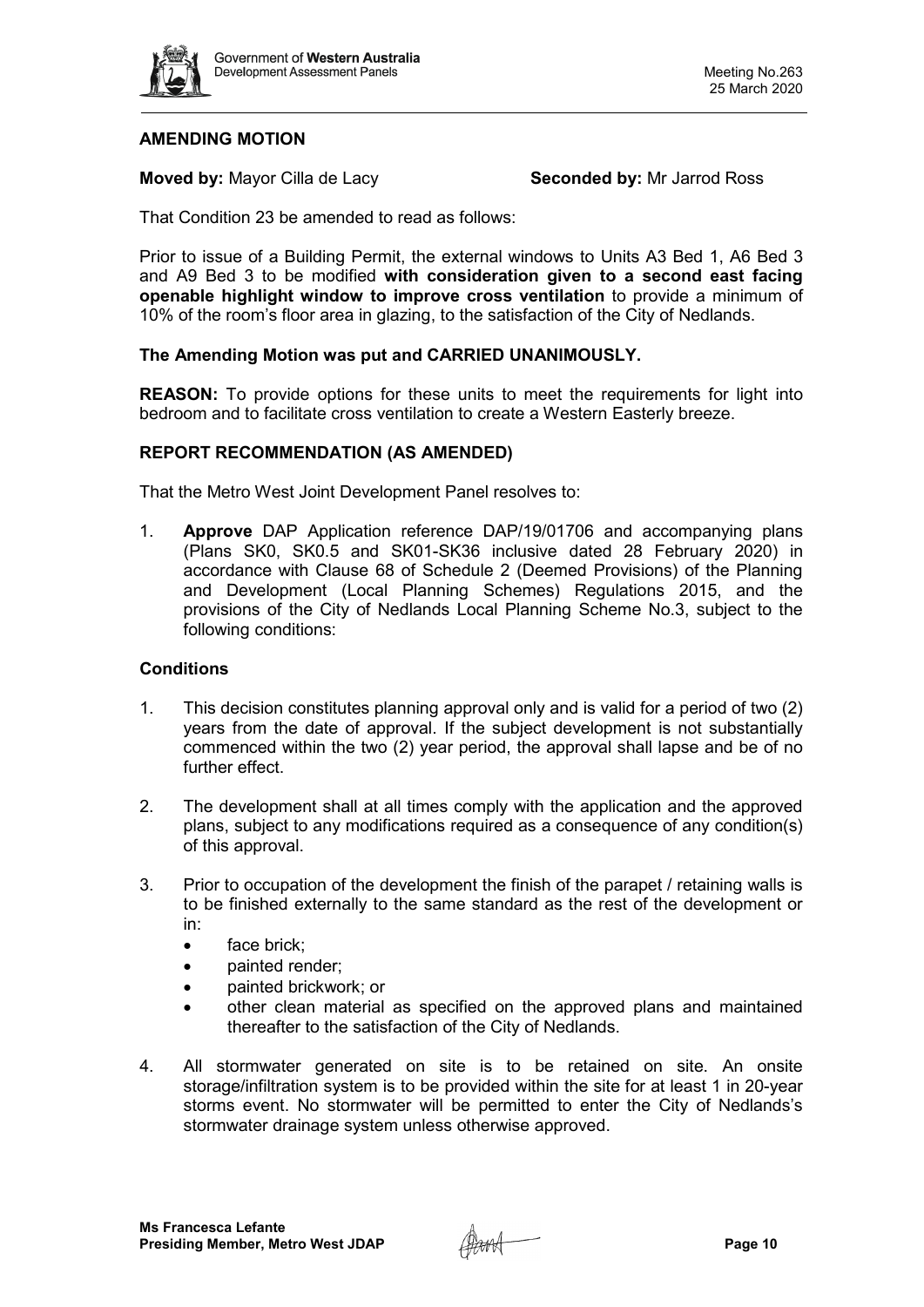

- 5. Prior to the issue of a building permit, the applicant shall submit a schedule of materials, colours, finishes and textures for the development to the satisfaction of the City of Nedlands.
- 6. Prior to occupation of the development, each dwelling unit shall be provided with mechanical clothes driers or alternatively shall have an adequate area provided for drying clothes. Any drying area shall be screened from view from any adjacent public place, to the satisfaction of the City of Nedlands.
- 7. The development, hereby approved, shall at Building Permit stage demonstrate a minimum NATHERS rating of 6.5 stars, or one significant energy efficiency initiative described in State Planning Policy 7.3 – Residential Design Codes Volume 2 - Apartments to the satisfaction of the City of Nedlands.
- 8. Prior to occupation of the development, all external fixtures including, but not limited to TV and radio antennae, satellite dishes, plumbing vents and pipes, solar panels, air conditioners, hot water systems and utilities shall be integrated into the design of the building and not be visible from the primary street, secondary street to the satisfaction of the City of Nedlands.
- 9. Prior to occupation of the development, all air-conditioning plant, satellite dishes, antennae and any other plant and equipment to the roof of the building shall be located or screened so as not to be highly visible from beyond the boundaries of the development site to the satisfaction of the City of Nedlands.
- 10. At Building Permit Stage, a minimum of two (2) dwellings, shown on the hereby approved development plans shall meet 'Silver Level' requirements as defined in the Liveable Housing Design Guidelines.
- 11. Prior to the issue of a Building Permit, a detailed landscaping plan of every floor of the development shall be submitted to and approved by the City of Nedlands and such landscaping is to be installed and maintained in accordance with that plan, or any modifications approved thereto, for the lifetime of the development thereafter, to the satisfaction of the City of Nedlands.
- 12. A Landscaping Management Plan (Boston Ivy) is to be prepared and implemented at all times to the satisfaction of the City of Nedlands as part of the landscaping plan required at Condition 11. This Plan is to provide for the successful growth and management of the Boston Ivy 'green wall' to the Carrington Street and Dalkeith Road facades and will include, but not be limited to, contingencies for replacement of dead and diseased areas of ivy.
- 13. Prior to the issue of a Building Permit, an arborist report and tree retention plan shall be submitted to the City of Nedlands, demonstrating that the construction and built development will not adversely affect the health of the trees to be retained on site, to the Satisfaction of the City of Nedlands.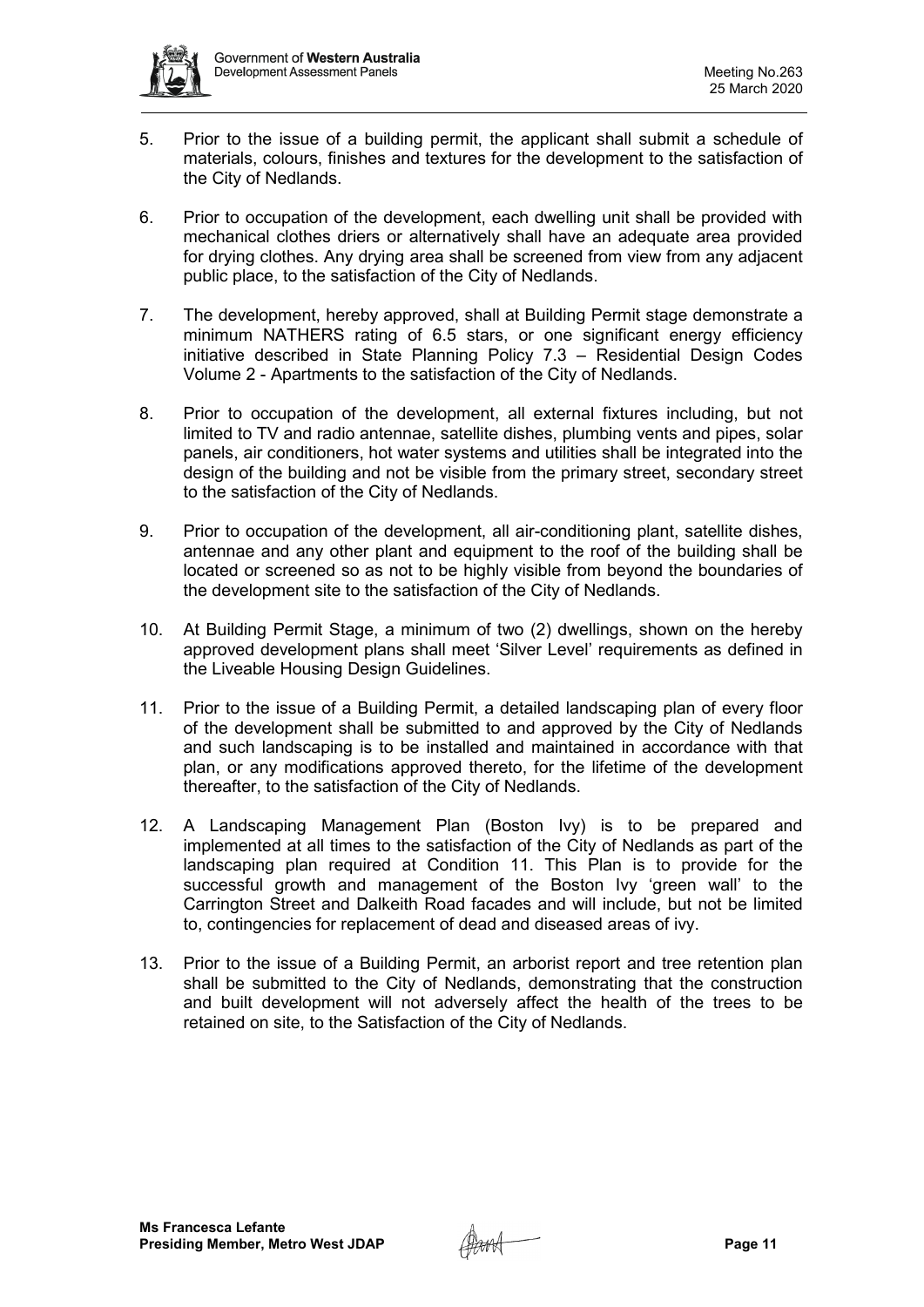

- 14. Prior to the commencement of physical works, a tree protection zone (TPZ) in accordance with AS 4970-2009, is to be established and maintained around each existing tree shown for retention, outlined in red on the approved plans for the duration of the development to the satisfaction of the City of Nedlands. The following restrictions and conditions apply to the TPZ:
	- install protective fencing to prevent any damage to the trees in general accordance with Section 4.3 of AS4970-2009;
	- provide signage identifying the 'Tree Protection Zone' on exclusion fencing;
	- no materials are to be stored within the TPZ;
	- no vehicles or machines are to be driven or parking within the TPZ;
	- ensure trees are protected from harm during works on site; and
	- no tree roots within the TPZ are to be cut or damaged.

A qualified arborist must approve any modification to a TPZ.

- 15. A Demolition and Construction Management Plan addressing the control of; vibration, dust, noise, waste, sand, sediment, temporary fencing, hoardings, gantries, site access / egress, site deliveries, heavy construction machinery and traffic control shall be provided to the City of Nedlands with or before the demolition permit and building permit approval applications are submitted.
- 16. Prior to the issuing of a building permit the landowner is to demonstrate compliance with the recommendations within the acoustic report completed by Herring Storer dated 21 November 2019 to the City's satisfaction. Where detailed acoustic assessment is recommended to achieve compliance with the requirements of the Environmental Protection (Noise) Regulations 1997 this is to be undertaken.
- 17. Prior to the issue of a building permit, a noise management plan is to be submitted detailing measures that will be undertaken to ensure noise levels are kept within levels prescribed in the Environmental Protection (Noise) Regulations 1997. The plan is to be prepared by a suitably qualified consultant and is to include:
	- sound proofing measures used in the design and construction of the development;
	- predictions of noise levels;
	- control measures to be undertaken (including monitoring procedures); and
	- a complaint response procedure.

All sound attenuation measures, identified by the plan or as additionally required by the City, are to be implemented prior to occupancy of the development or as otherwise required by the City and the requirements of the plan are to be observed at all times.

- 18. The waste management plan dated 3 March 2020 forms part of this development approval and shall be complied with at all times to the satisfaction of the City of Nedlands.
- 19. The responsible entity (strata/corporate body) shall be liable for all bin replacement costs and/or repair costs relating to damage caused as a result of the bin compaction process.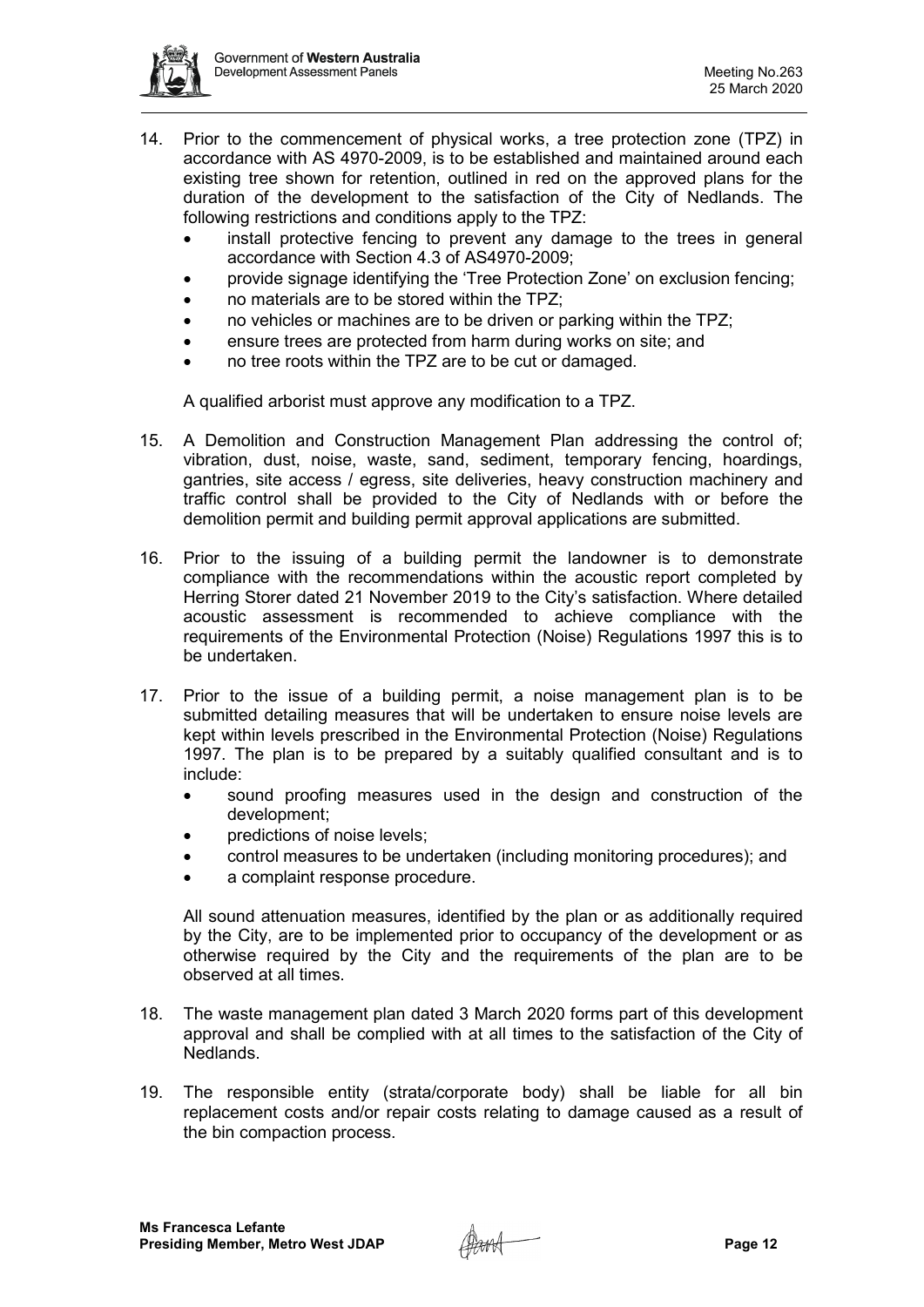

- 20. The applicant shall arrange a suitably qualified consultant to prepare a lighting plan which demonstrates that the proposed development will not cause adverse amenity impacts on the surrounding locality and comply with the relevant Australian Standard:
	- a) a full site plan indicating the proposed siting of lighting columns including details of their proposed height;
	- b) times of operation;
	- c) a Management Plan to detail the methods that will be employed to mitigate the impacts of light penetration and glare to the occupiers of adjacent property, including the use of an automatic timing device;
	- d) details of orientation and hooding and/or other measures to minimise their impact in the interests of pedestrian and/or vehicular safety and amenity; and
	- e) details where the proposed floodlighting is sited in close proximity to residential property, the spread of lighting from the lighting installation must be restricted in accordance with the relevant Australian Standard.
- 21. Walls / fences parallel to the vehicle access driveway are to be reduced in height to a maximum of 0.75m above driveway level within 1.5m of the street boundary to ensure appropriate sight lines for exiting vehicles, to the satisfaction of the City of Nedlands.
- 22. The visitor parking bays are to be clearly marked, directional signposted and made available to visitors at all times through use of an intercom system or similar, to the satisfaction of the City of Nedlands.
- 23. Prior to issue of a Building Permit, the external windows to Units A3 Bed 1, A6 Bed 3 and A9 Bed 3 to be modified with consideration given to a second east facing openable highlight window to improve cross ventilation to provide a minimum of 10% of the room's floor area in glazing, to the satisfaction of the City of Nedlands.
- 24. Prior to issues of a Building Permit, the storerooms are to be redesigned to ensure compliance with Element 4.6 of the Residential Design Codes Volume 2 – Apartments, to the satisfaction of the City of Nedlands.

# Advice Notes

- 1. In relation to Condition 10, the development is to satisfy A4.9.1(a) of Element 4.9 – Universal Design.
- 2. In relation to Condition 15, the applicant is advised that the Construction Management Plan is to address but is not limited to the following matters:
	- a) hours of construction;
	- b) traffic management;<br>c) parking managemen
	- parking management;
	- d) access management;
	- e) management of loading and unloading of vehicles;
	- f) heavy vehicle access;
	- g) dust management;
	- h) waste management (where applicable);
	- i) protection of infrastructure and street trees within the road reserve;
	- j) the need for a dilapidation report of adjoining properties;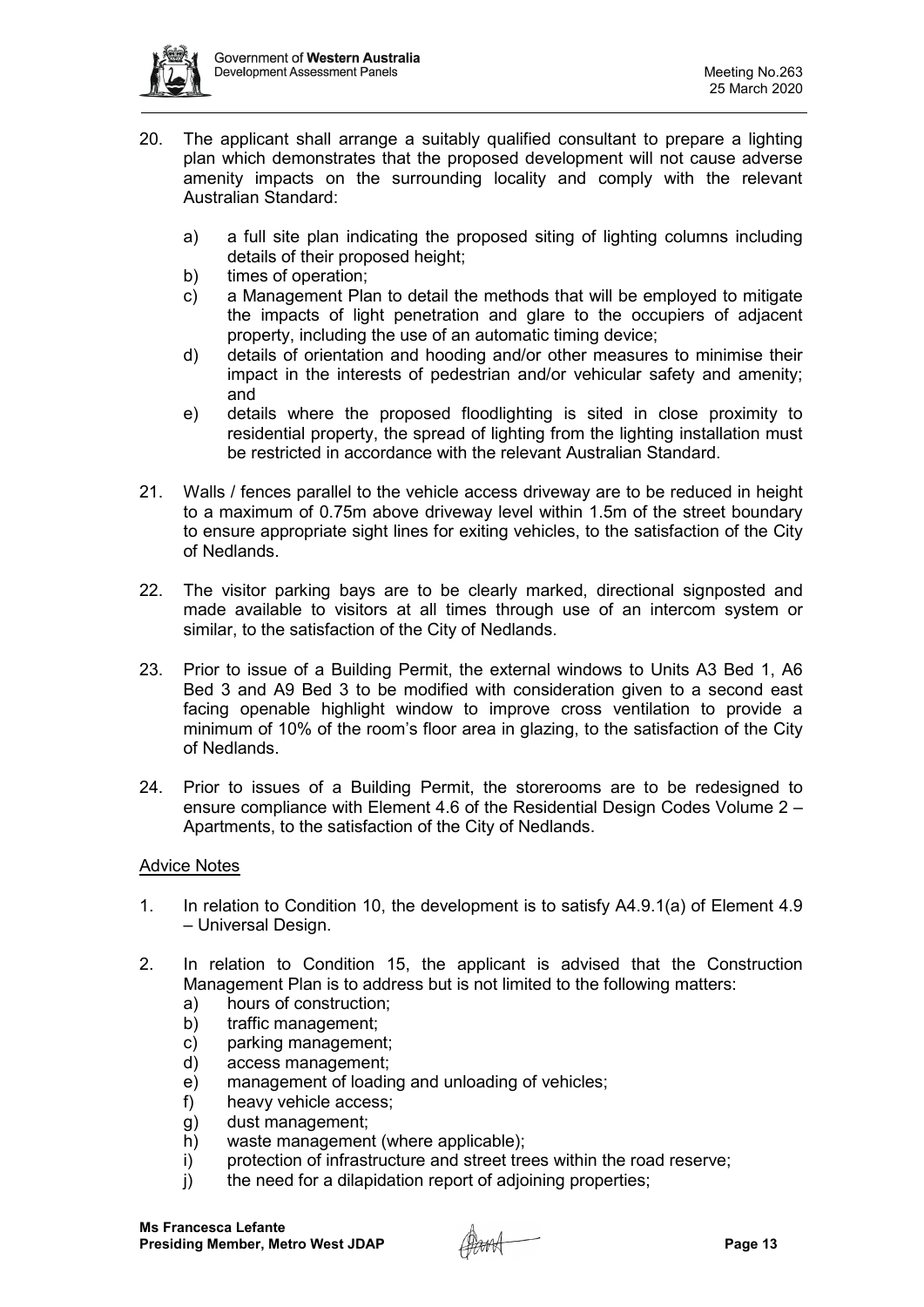

- k) if required, details of and reasons for construction work on the construction site that is likely to be carried out other than between 7.00 am and 7.00 pm on any day which is not a Sunday or public holiday;
- I) if required, details of and duration of activities on the construction site likely to result in noise emissions that fail to comply with the standard prescribed under regulation 7 of the Environmental Protection (Noise) Regulations 1997;
- m) predictions of noise emission on the construction site;
- n) use of City car parking bays for construction related activities;
- o) protection of infrastructure and street trees within the road reserve;
- p) security fencing around construction sites;
- q) gantries;
- r) dewatering management plan;
- s) contact details;
- t) site offices;
- u) details of measures to be implemented to control noise (including vibration) emissions;
- v) complaint response procedure to be adopted;
- w) details of how dust will be suppressed (e.g. by use of water tanker, independently powered water pumps, high volume hoses) or whether an approval from the water corporation for hydrant standpipe has been granted;
- x) details of how dust and sand drift will be controlled in the event that the landscape remains bare for any period of time after demolition (consideration of more permanent dust suppression or sand drift measures such as hydromulching); and
- y) any other relevant matters.
- 3. The applicant is advised to consult with the City's Building Services before lodging the Building Permit.
- 4. The applicant is advised that regarding Condition 19, the responsible entity (landowner) is responsible for the maintenance of the common property (including roads) within the development.
- 5. In relation to Condition 20 the applicant is advised that:
	- a) a Suitably qualified lighting consultant is to be a Member of the illuminating Engineering Society of Australia and New Zealand;
	- b) the Relevant Australian Standard is Australian Standard AS.4282 Control of the Obtrusive Effects of Outdoor Lighting; and
	- c) certification by a suitably qualified lighting consultant shall demonstrate that the development is in compliance with the relevant Australian Standard. On completion of the installation, the consultant is to confirm that the lighting conforms to the relevant Australian Standard and if not, remedial measures are to be undertaken to rectify the situation and bring about compliance with the relevant Australian Standard. The requirement for confirmation certification on completion of the installation is to be included as a condition on all planning approvals granted by the City.
- 6. Prior to the commencement of any demolition works, any Asbestos Containing Material (ACM) in the structure to be demolished, shall be identified, safely removed and conveyed to an appropriate landfill which accepts ACM.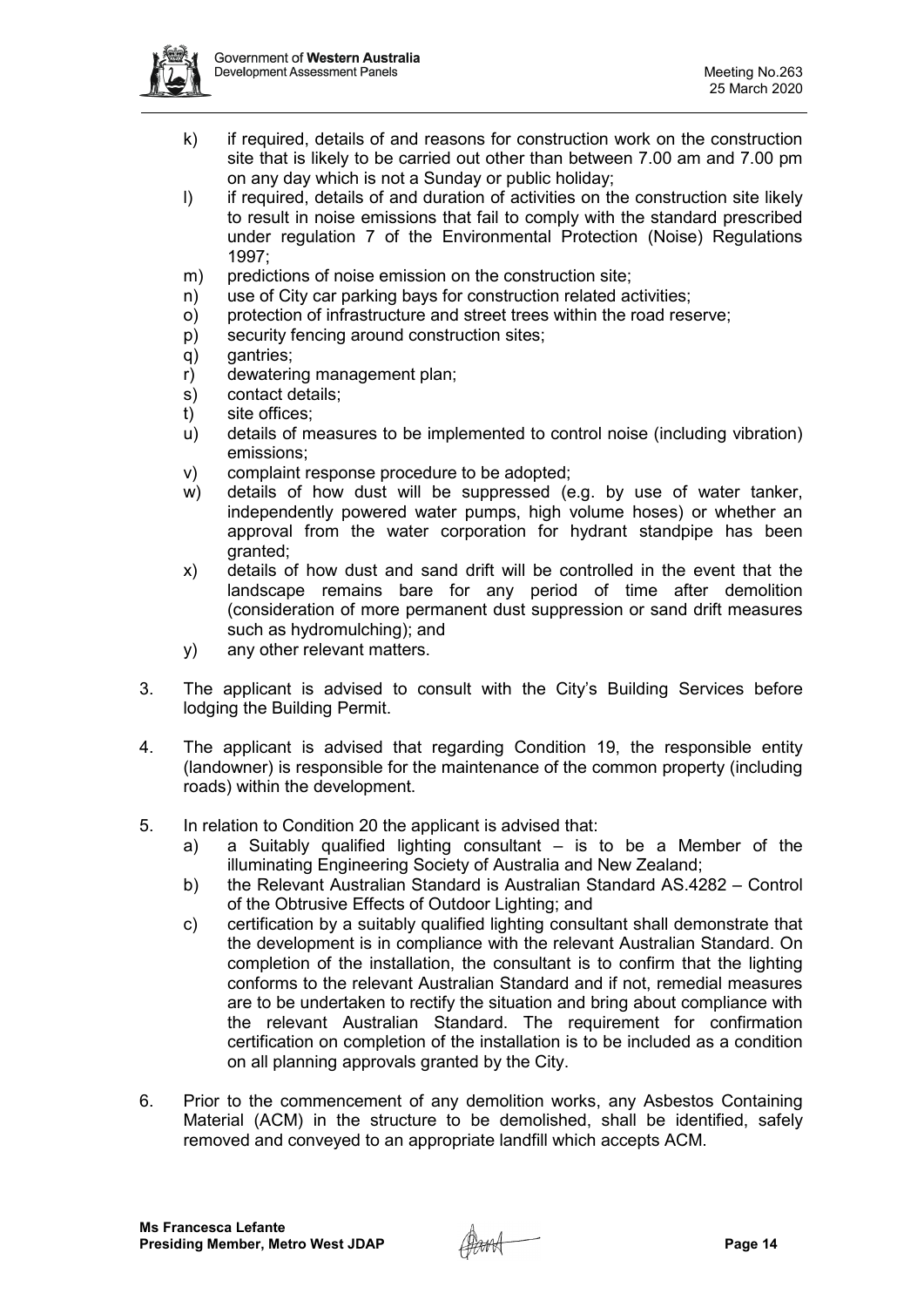

- 7. Removal and disposal of ACM shall be in accordance with Health (Asbestos) Regulations 1992, Regulations 5.43 - 5.53 of the Occupational Safety and Health Regulations 1996, Code of Practice for the Safe Removal of Asbestos 2nd Edition, Code of Practice for the Management and Control of Asbestos in a Workplace, and any Department of Commerce Worksafe requirements.
- 8. Where there is over 10m2 of ACM or any amount of friable ACM to be removed, it shall be removed by a Worksafe licensed and trained individual or business.
- 9. The applicant is advised that the maximum number of 240L bins allowed on the verge for collection is 8 in total (which includes 3x240L City of Nedlands weekly waste bins and 5x City of Nedlands fortnightly recycling bins).
- 10. Any internal bins used by each unit shall be purchased and maintained by the developer by private arrangement.
- 11. All downpipes from guttering shall be connected so as to discharge into drains, which shall empty into a soak-well; and each soak-well shall be located at least 1.8m from any building, and at least 1.8m from the boundary of the block. Soakwells of adequate capacity to contain runoff from a 20-year recurrent storm event. Soak-wells shall be a minimum capacity of 1.0m3 for every 80m2 of calculated surface area of the development.
- 12. A sewage treatment and effluent disposal system or greywater reuse or treatment system shall not be installed unless an Approval to Construct or Install an Apparatus for the Treatment of Sewage has been issued by the City beforehand.
- 13. All internal water closets and ensuites without fixed or permanent window access to outside air or which open onto a hall, passage, hobby or staircase, shall be serviced by a mechanical ventilation exhaust system which is ducted to outside air, with a minimum rate of air change equal to or greater than 25 litres / second.
- 14. The applicant is advised that laundry facilities are to be provided in accordance with the Building Code of Australia, and adequately ventilated to reduce condensation, in accordance with AS1668.2 The use of mechanical ventilation and Air-conditioning in buildings.
- 15. The applicant is advised that developers are responsible for providing telecommunications infrastructure in their developments. To provide this infrastructure, they need to contract a carrier to install telecommunications infrastructure in their new development. If you choose National Broadband Network (NBN) to service your development, you will need to enter into a developer agreement with NBN. The first step is to register the development via [http://www.NBNco.com.au/develop-orplanwiththeNBN/newdevelopments.html,](http://www.nbnco.com.au/develop-orplanwiththeNBN/newdevelopments.html) once registered NBN will be in contact to discuss the specific requirements for the development. NBN requires you to apply at least six months before the required service date. All telecommunications infrastructure should be built to NBN<br>quidelines found at http://www.NBNco.com.au/develop-or-planat [http://www.NBNco.com.au/develop-or-plan](http://www.nbnco.com.au/develop-or-plan-withtheNBN/newdevelopments/builders-designers.html)[withtheNBN/newdevelopments/builders-designers.html.](http://www.nbnco.com.au/develop-or-plan-withtheNBN/newdevelopments/builders-designers.html)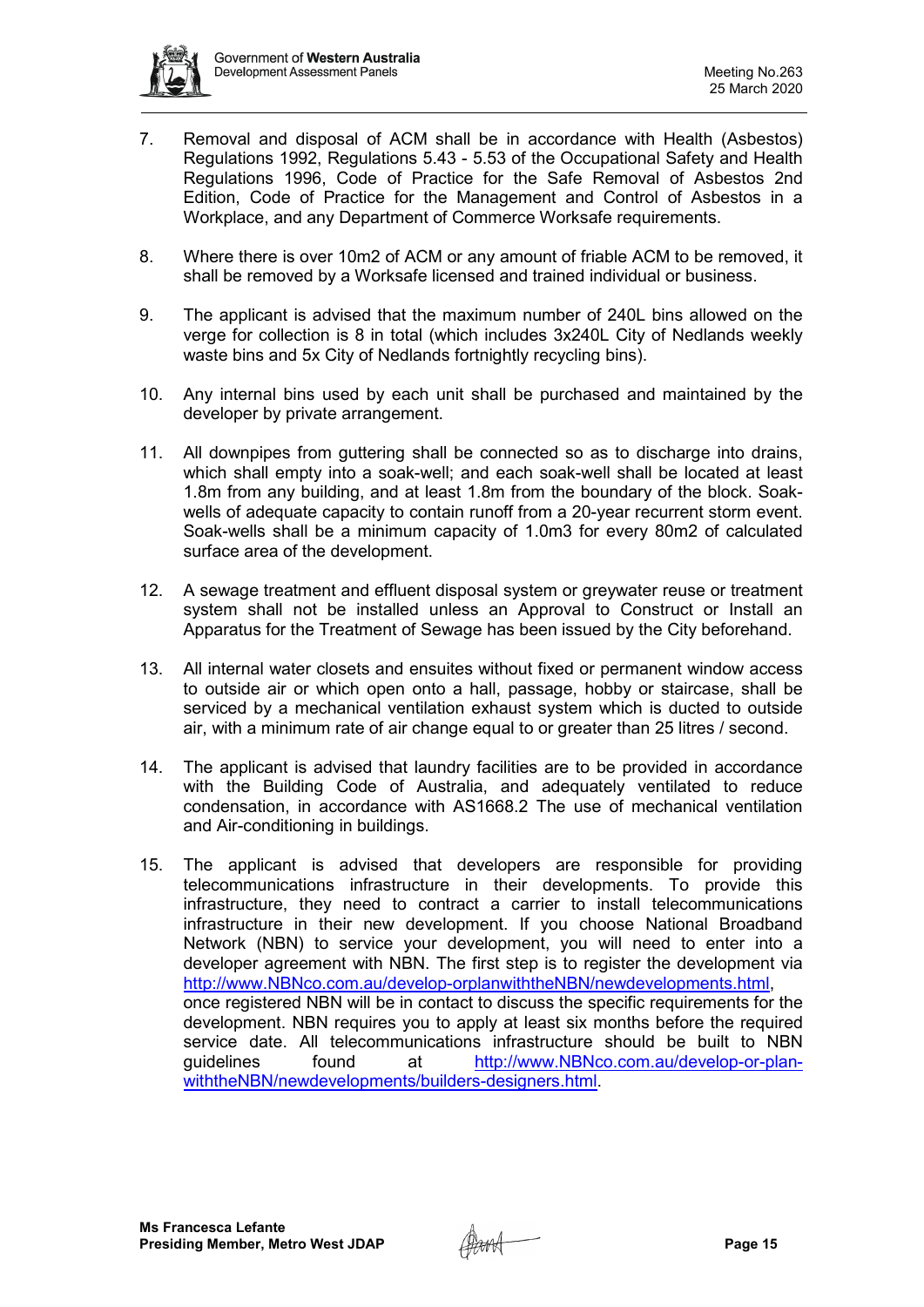

- 16. The applicant is advised to consult the City's Acoustic Advisory Information in relation to locating any mechanical equipment (e.g. air-conditioner, swimming pool or spa) such that noise, vibration impacts on neighbours are mitigated. The City does not recommend installing any equipment near a property boundary where it is likely that noise will intrude upon neighbours. Prior to selecting a location for an air-conditioner, the applicant the applicant is advised to consult the online fairair noise calculator at [www.fairair.com.au](http://www.fairair.com.au/) and use this as a guide to prevent noise affecting neighbouring properties.
- 17. As the proposal consists of more than 3 dwellings the applicant is advised that the City's Health Local Laws 2017 require an enclosure for the storage and cleaning of waste receptacles to be provided on the premises, per the following requirements:
	- a) sufficient in size to accommodate all receptacles used on the premises;
	- b) constructed of brick, concrete, corrugated compressed fibre cement sheet or other material of suitable thickness approved by the City;
	- c) walls not less than 1.8m in height and access of not less than 1.0 metre in width fitted with a self-closing gate;
	- d) smooth and impervious floor not less than 75mm thick and evenly graded to an approved liquid refuse disposal system;
	- e) easily accessible to allow for the removal of the receptacles;
	- f) provided with a ramp into the enclosure having a gradient of no steeper than 1:8 unless otherwise approved by the City;
	- g) provided with a tap connected to an adequate supply of water;
	- h) adequately ventilated, such that they do not create a nuisance to residences (odour); and
	- i) the location of all exhaust systems, ductwork and any other mechanical service is not to be such that it will cause a nuisance for residents.
- 18. The applicant is advised that all works within the adjacent thoroughfare, i.e. road, kerbs, footpath, verge, crossover or right of way, also require a separate approval from the City of Nedlands prior to construction commencing.
- 19. The applicant is advised that a new crossover or modification to an existing crossover will require a separate approval from the City of Nedlands prior to construction commencing.
- 20. The applicant is advised that the contractor/developer shall protect the City's street trees from any damage that may be caused by the scope of works covered by this contract for the duration of the contract. All work carried out under this contract is to comply with the City's policies, guidelines and Australian Standards relating to the protection of trees on or adjacent to development sites (AS 4870- 2009).
- 21. The applicant is advised that all street tree assets in the nature-strip (verge) shall not be removed. Any approved street tree removals shall be undertaken by the City of Nedlands and paid for by the owner of the property where the development is proposed, unless otherwise approved by the City of Nedlands.

#### **The Report Recommendation (as amended) was put and CARRIED UNANIMOUSLY.**